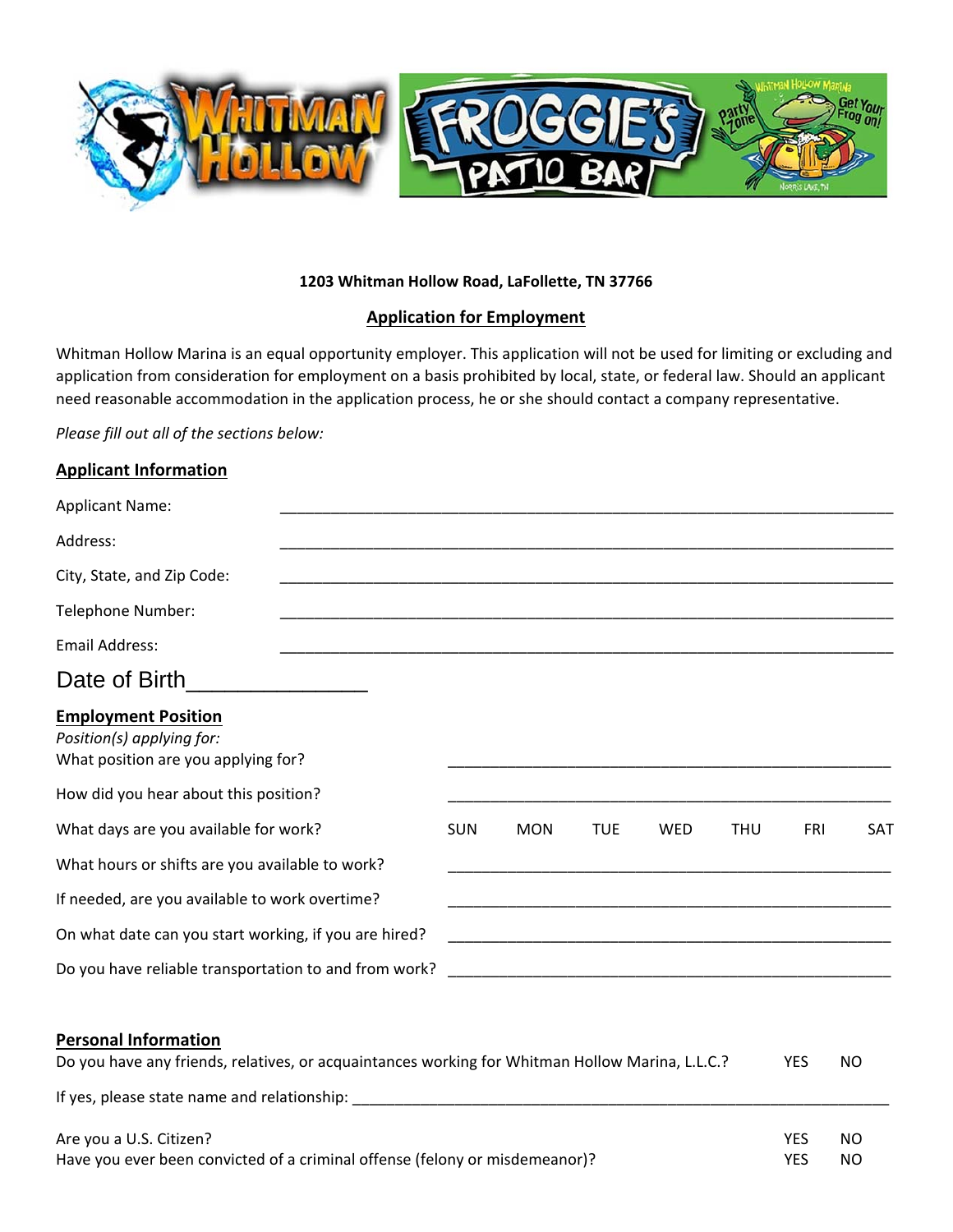If yes, please state the nature of the crime(s), when and where convicted and disposition of the case:

(**Note**: No applicant will be denied employment solely on the grounds of conviction of a criminal offense. The date of the offense, the nature of the offense, including significant details that affect the description of the event, and the surrounding circumstances and the relevance of the offense to the position(s) applied for may, however, be considered.)

\_\_\_\_\_\_\_\_\_\_\_\_\_\_\_\_\_\_\_\_\_\_\_\_\_\_\_\_\_\_\_\_\_\_\_\_\_\_\_\_\_\_\_\_\_\_\_\_\_\_\_\_\_\_\_\_\_\_\_\_\_\_\_\_\_\_\_\_\_\_\_\_\_\_\_\_\_\_\_\_\_\_\_\_\_\_\_\_\_\_\_\_\_\_\_\_\_\_

\_\_\_\_\_\_\_\_\_\_\_\_\_\_\_\_\_\_\_\_\_\_\_\_\_\_\_\_\_\_\_\_\_\_\_\_\_\_\_\_\_\_\_\_\_\_\_\_\_\_\_\_\_\_\_\_\_\_\_\_\_\_\_\_\_\_\_\_\_\_\_\_\_\_\_\_\_\_\_\_\_\_\_\_\_\_\_\_\_\_\_\_\_\_\_\_\_\_

\_\_\_\_\_\_\_\_\_\_\_\_\_\_\_\_\_\_\_\_\_\_\_\_\_\_\_\_\_\_\_\_\_\_\_\_\_\_\_\_\_\_\_\_\_\_\_\_\_\_\_\_\_\_\_\_\_\_\_\_\_\_\_\_\_\_\_\_\_\_\_\_\_\_\_\_\_\_\_\_\_\_\_\_\_\_\_\_\_\_\_\_\_\_\_\_\_\_

\_\_\_\_\_\_\_\_\_\_\_\_\_\_\_\_\_\_\_\_\_\_\_\_\_\_\_\_\_\_\_\_\_\_\_\_\_\_\_\_\_\_\_\_\_\_\_\_\_\_\_\_\_\_\_\_\_\_\_\_\_\_\_\_\_\_\_\_\_\_\_\_\_\_\_\_\_\_\_\_\_\_\_\_\_\_\_\_\_\_\_\_\_\_\_\_\_\_

## **Job Skills/Qualifications**

Please list below the skills and qualifications you possess for the position for which you are applying:

## **Education and Training**

High School

| <b>Name</b> | Location (City, State) | <b>Year Graduated</b> | <b>Degree Earned</b> |
|-------------|------------------------|-----------------------|----------------------|
|             |                        |                       |                      |

#### College/University

| Name | Location (City, State) | <b>Year Graduated</b> | <b>Degree Earned</b> |
|------|------------------------|-----------------------|----------------------|
|      |                        |                       |                      |
|      |                        |                       |                      |

#### Vocational School/Specialized Training

| <b>Name</b> | Location (City, State) | <b>Year Graduated</b> | <b>Degree Earned</b> |
|-------------|------------------------|-----------------------|----------------------|
|             |                        |                       |                      |

Military:

Are you a member of the Armed Services? \_\_\_\_\_\_\_\_\_\_\_\_\_\_\_\_\_\_ What branch of the military did you enlist? \_\_\_\_\_\_\_\_\_\_\_\_\_\_\_\_\_\_\_\_\_\_\_\_\_\_\_\_\_\_\_\_

What was your military rank when discharged? \_\_\_\_\_\_\_\_\_\_\_\_\_\_\_ How many years did you serve in the military? \_\_\_\_\_\_\_\_\_

#### **Previous Employment**

| <b>Employer Name:</b>      | Start Date:           |
|----------------------------|-----------------------|
| Job Title:                 | End Date: ___________ |
| <b>Supervisor Name:</b>    |                       |
| <b>Employer Address:</b>   |                       |
| City, State, and Zip Code: |                       |
| <b>Employer Telephone:</b> |                       |
| Reason for leaving:        |                       |